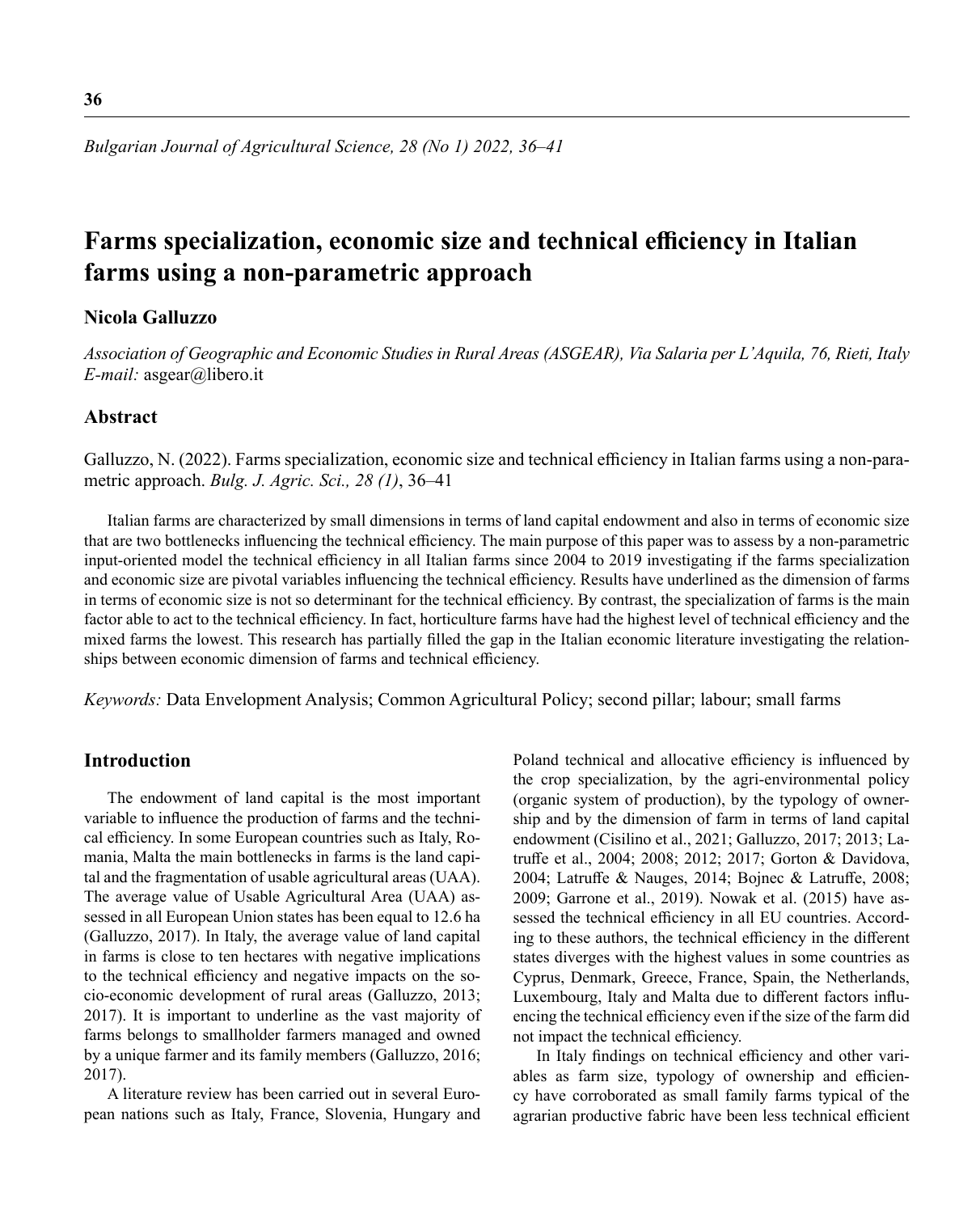that the large farms (Galluzzo, 2013; 2017; Cisilino et al., 2021). Furthermore, in Italian farms the choices of farmer to be involved in agri-environmental policy and the crop specialization have acted to the technical efficiency (Madau, 2007; 2010; Madau et al., 2017). Madau (2007; 2010) has argued as in farms specialized in arborous crops, farms size, land capital fragmentation, age of farmers and location of farms has influenced the level of efficiency. However, organic farming has increased the technical efficiency compared to the conventional one in particular in small Italian farms specialized in olive productions and the factors pushing the decision to be part in organic process of production is driven by the intensity of labor and machines while farm localization is a factor discouraging the conversion to the organic system (Raimondo et al., 2021).

In Italian literature few studies only have investigated if there is a nexus between farm dimension, in terms of economic size, and farms specialization and technical efficiency (Galluzzo, 2013; 2017). In this field of study, findings in small farms managed by only one entrepreneur have pointed out as small family farmers are able to maximize some inputs as the labour with the consequence of minimizing the economic and entrepreneurial risk (Bielik & Rajčániová, 2004; Latruffe et al., 2004; Bojnec & Latruffe, 2008). In fact, the diversification in farms typical of small farms reduces the socio-economic marginalization in less favored areas and the permanent emigration from rural areas (Galluzzo, 2013). Forleo et al. (2021) have argued as diversified Italian farms are able to improve their performances even if the location of farms and its size are important in the technical efficiency performances of Italian farms (Alvarez & Arias, 2004).

Nevertheless, the role of farms specialization and economic dimension in Italian farms are unclear and this is the novelty of this research: to fill the gap in literature about the relationship between economic dimension of farms, specialization and technical efficiency. Focusing the attention to the dimension of farms in terms of usable agricultural areas but not in terms of economic size, research's outcomes have pointed out as the dimension of farms is not fundamental in the technical efficiency (Hall & LeVeen, 1978; Kumbhakar et al., 1991; Kumbhakar & Dunbar, 1993). On the contrary, the management, the organization and the allocation of production factors as labor input and assets are fundamental to impact to the technical efficiency (Bielik & Rajčániová, 2004; Latruffe et al., 2004). Drawing some conclusions about the role of CAP subsidies and technical efficiency in literature the effect is mixed and sometimes unclear (Minviel & Latruffe, 2017; Garrone et al., 2019). Furthermore, Kleinhanss et al. (2007) have highlighted that there is a positive impact of financial supports, allocated by the Common Agricultural Policy, towards the productive specialization and efficiency (Galluzzo, 2017); other studies have also corroborated as between productive specialization and technical efficiency there is a relationship (Błażejczyk-Majka et al., 2012).

## **Aim of the Research**

The first and most important purpose of this paper was to estimate by a quantitative approach in a sample of Italian farms part of the Farm Accountancy Data Network, over the time 2004-2019, if farming specialization and the economic size of farms have influenced the technical efficiency of Italian farms. The main goal of this study was to assess if small farms, in terms of economic size, have been less technical efficient than the large ones and if the high specialized farms in horticulture, wine and milk have been more technical efficient than the mixed farms. The policy implications are important in suggesting if small farms need of more attention about the allocation of subsidies than the large ones because of the modest values of technical efficiency.

## **Methodology**

Since the early 1960s, the European Union has arranged an annual survey with the purpose to evaluate the impact of the Common Agricultural Policy payments on the farmer's income and other economic and managerial aspects in a sample of European farms (European Union, 2017; Galluzzo, 2017). Using the Italian FADN dataset by the software R, package rDEA, this study has investigated if the farming specialization and the economic size have impacted the technical efficiency.

The assessment of technical efficiency can be done using two different quantitative approaches as a parametric or stochastic frontier modelling (SFA) or a non-parametric model as the Data Envelopment Analysis or DEA method (Farrell, 1957; Aigner et al., 1977; Lovell, 1993; Coelli et al., 2005; Battese & Coelli, 1992; 1995; Kumbhakar et al., 2015). In this paper it has used the DEA approach that does not need *a priori* specifications in the model (Coelli et al., 2005; Lovell, 1993). The estimation of technical efficiency has used an input oriented variable returns to scale DEA model with the aim to minimize the inputs that can be modified by the farmer (Chavas & Aliber, 1993; Galluzzo, 2017). The sample is made up of farms from each of the 20 Italian regions since 2004 to 2019 stratified in function of their economic size, in terms of standard output from 2000 – 8000 euro to more than 500 000 and in function of their productive specialization as field crops, horticulture, wine, other permanent crops, milk, other grazing livestock, granivores and mixed.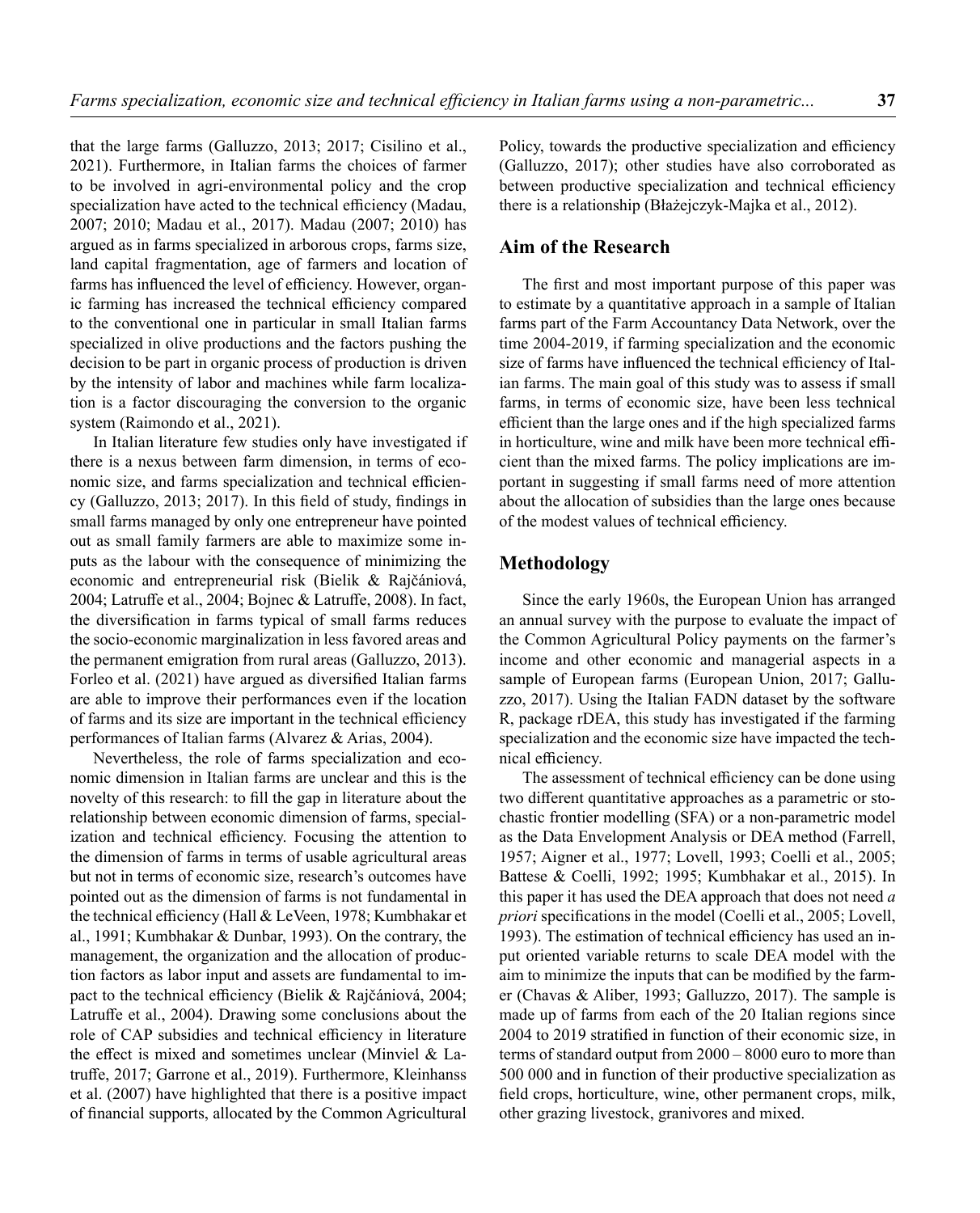The Data Envelopment Analysis model assumes certain constraints, namely that there are *n* farms or Decision Makin Unit (DMU) producing a well-defined quantity *s* of output *y* in such a way that  $y \in RS^+$  by using several *m* inputs combined in a multiple arrangement and in combination of *x* ∈ R<sup>+</sup> (Galluzzo, 2013; 2017; Charnes et al., 1978; Banker et al., 1984; Cooper et al., 2007). Charnes et al. (1978) have proposed as the technical efficiency of each DMU can be estimated by solving a linear programming problem with the goal to minimize in an input-oriented approach the inputs in the production process in the dual forms (Charnes et al., 1978; Banker et al., 1984; Coelli et al., 2005; Battese & Coelli, 1992; 1995; Galluzzo, 2017; Cooper et al., 2007), that can be expressed as:

$$
\min \theta_k^c - \varepsilon \left( \sum_{i=1}^S S_i^- + \sum_{r=1}^m S_r^+ \right) \tag{1}
$$

$$
s.t. \ \sum_{j=1}^{n} \lambda_j x_i + S_i^- = \theta_0 x_{ik}, \ i = 1, 2 \dots, m,
$$

$$
\sum_{j=1}^{n} \lambda_j x_i + S_i^- = \theta_0 x_{ik}, i = 1, 2 \dots, m, (2)
$$

$$
\sum_{j=1}^{n} \lambda_j y_{ij} - S_r^+ = y_{rk}, \ r = 1, 2 \dots, s,
$$
 (3)

$$
\theta_k^c, \lambda_i, S_i^-, S_r^+ \ge 0,
$$

where  $\lambda$  is a semi-positive vector in  $\mathbb{R}^k$ .

In each DMU the estimation of the technical efficiency has been made by the parameter  $\theta$  which is the level of technical efficiency. A value equal to 1 implies the optimal combination of inputs and output; ε represents a non-Archimedean infinitesimal to overcome some issues linked to testing multi-optimum solutions in the model of solving the minimisation problem (Charnes et al., 1978);  $\lambda$  is a convex coefficient in the input *x* in each DMU producing a level of output *y* in each farm (Coelli et al., 2005; Battese & Coelli, 1992; 1995; Cooper et al., 2007).  $S_r^+$  and  $S_r^-$  are non-negative output and input slacks; drawing some methodological conclusions, if  $\theta$  is equal to 1 and all input and output slacks are equal to zero the investigated DMU is technically efficient (Cooper et al., 2007; Charnes et al., 1978; Banker et al., 1984; Coelli et al., 2005; Battese & Coelli, 1992; 1995). By contrast, if  $\theta$  is not equal to 1 there is an inefficient allocation of inputs for the produced output or rather the farm uses an excess of input producing the same level of output.

#### **Results and Discussion**

The investigated sample is made by 1620 farms located in all Italian region and predominately in Tuscany (185 farms), Friuli Venezia Giulia (131) and Emilia Romagna (115). The input and output values in euros have been deflated using the data published by Eurostat hence, this study has compared the input and output in constant value base year 2015. The descriptive statistics have pointed out an average value of usable agricultural area close to 36 ha with some farms specialized in horticulture near to one hectare and field crops farms with a land capital endowment close to 450 ha (Table 1). The assets have been in average close to 670 000 euro with significant fluctuations among Italian regions and type of farming. The produced output has been close to 124 000 euro with the lowest value close to 7000 euro and the highest value equal to 1.9 million of euro. The incidence of the payments allocated by the Common Agricultural Policy has been in average value close to 14 000 euro made predominately by the payments disbursed by the first pillar of the CAP; by contrast, the financial subsidies allocated by the second pillar of the CAP have been lower in average value to 3000 euro.

The average value of technical efficiency estimated in all Italian farms has been equal to 0.617 that means an inefficient use of all inputs combined in the productive process of 47.2% hence, the farms produce the same quantity of output using an excess in input. In the Italian FADN sample more than 36% of farms are part of the range of technical efficiency

**Table 1. Main descriptive statistics on Italian farms over the time 2004-2019**

| Variable                | Obs  | Unit    | Mean       | Std. dev   | Min       | Max           |
|-------------------------|------|---------|------------|------------|-----------|---------------|
| Labor                   | 1620 | hour    | 4.155 90   | 2.816 22   | 917.91    | 34.937 57     |
| <b>UAA</b>              | 1620 | hectare | 35.50      | 45.55      | 0.44      | 490.08        |
| Total input             | 1620 | €       | 76.555 17  | 132.916 70 | 4.442 00  | 1.323.132 00  |
| Assets                  | 1620 | €       | 669.066 60 | 816.874 40 | 61.514 00 | 87.772.182 00 |
| Total output            | 1620 | €       | 124.111 90 | 184.850 80 | 7.137 00  | 1.907.323 00  |
| Total CAP               | 1620 | €       | 13.914 24  | 20.399 96  |           | 272.307 00    |
| First pillar subsidies  | 1620 | €       | 11.063 86  | 18.120 86  |           | 269.759 00    |
| Second pillar subsidies | 1620 | €       | 2.850 38   | 5.214 70   |           | 68.607 00     |

*Source*: author's elaboration on data Italian FADN published on https://agridata.ec.europa.eu/extensions/FADNPublicDatabase/FADNPublicDatabase.html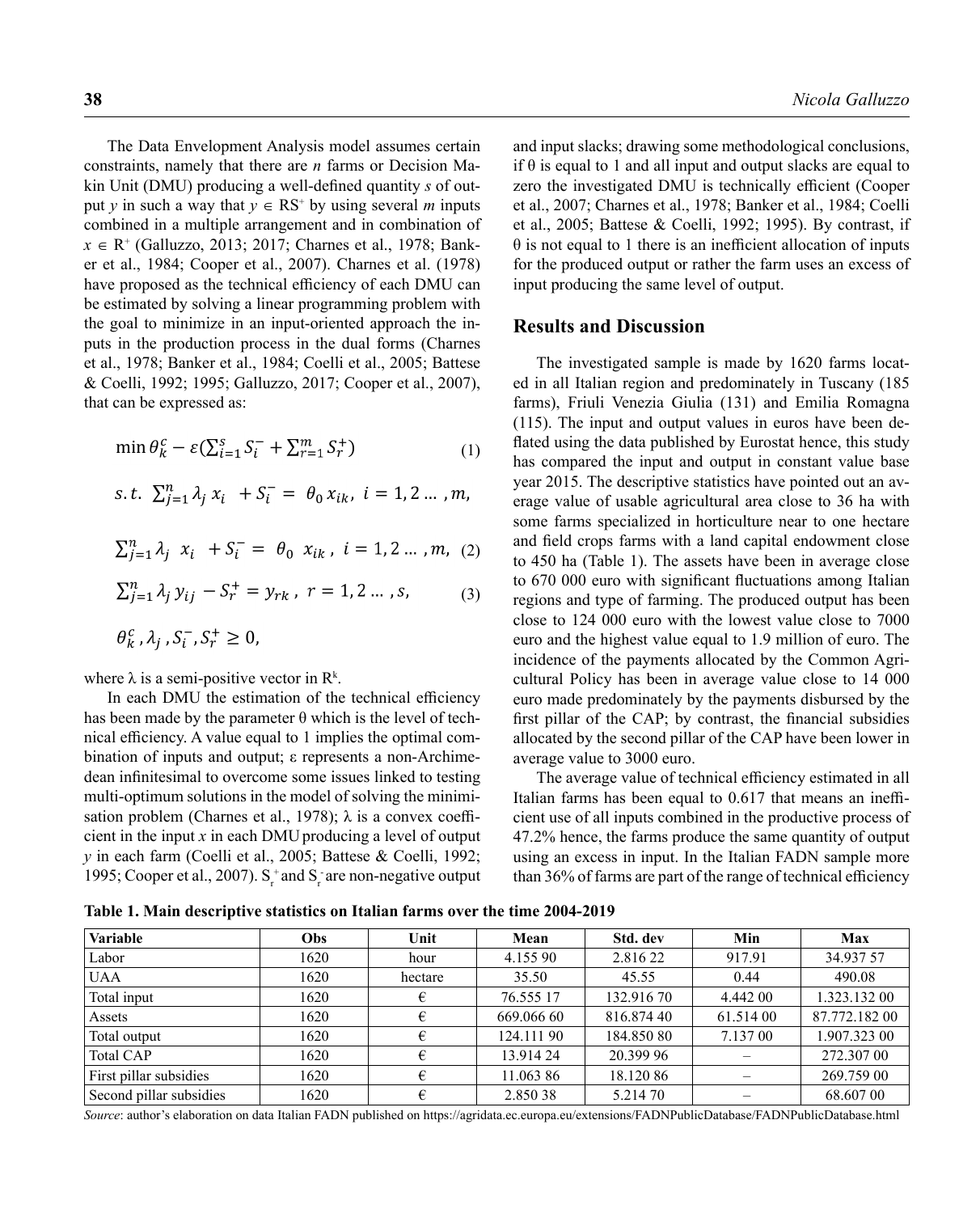between  $0.61 - 0.70$  and only 22 farms out of 1620 have had a value of technical efficiency equal to the optimal threshold of 1 (Table 2). Findings have pointed out that there are not farms with a technical efficiency very poor under 0.30.

**Table 2. Summary of the technical efficiency investigated in all Italian farms**

| Range         | $n^{\circ}$ of farms | $\frac{0}{0}$ |
|---------------|----------------------|---------------|
| $0.30 - 0.40$ | 12                   | 0.74          |
| $0.41 - 0.50$ | 189                  | 11.67         |
| $0.51 - 0.60$ | 597                  | 36.85         |
| $0.61 - 0.70$ | 522                  | 32.22         |
| $0.71 - 0.80$ | 192                  | 11.85         |
| $0.81 - 0.90$ | 56                   | 3.46          |
| $0.91 - 0.99$ | 30                   | 1.85          |
| 1.00          | 22                   | 1.36          |

*Source:* author's elaboration on FADN data published on https://agridata. ec.europa.eu/extensions/FADNPublicDatabase/FADNPublicDatabase.html)



### **Fig. 1. Average value of technical efficiency in all Italian regions over the time 2004-2019**

*Source*: author's elaboration on FADN data published on https:// agridata.ec.europa.eu/extensions/FADNPublicDatabase /FADN-PublicDatabase.html)

Addressing the attention to the different Italian regions it emerges as the highest value of technical efficiency has been found in Liguria regions in the north-west of Italy with a technical efficiency close to 0.82 (Figure1). In this region are concentrated predominately farms specialized in horticulture. By contrast, the lowest value of technical efficiency has been found in Valle d'Aosta in the north-west as well. Findings have pointed out as the vast majority of the farms located in the north of Italy have been characterized by higher values of technical efficiency and this is the consequence of a large diffusion of farms specialized in milk and other grazing livestock, in wine and in field crops.

Comparing the different type of farming in Italian farms part of the FADN dataset, it merges as the highest average value of technical efficiency has been found in horticulture farms and by contrast the lowest value has been found in farms specialized in mixed farms that have not a well define agricultural production (Table 3). Italian farms specialized in wine and in other permanent crops have had the same level of technical efficiency equal to 0.63. Farms specialized in granivores or rather in chicken and pig farming has had in average value a technical efficiency close to 0.74.

The last part of the research has been addressed in estimating if the economic size of farms in terms of standard output has been correlated to the technical efficiency in all Italian farms since the time 2004-2019. In general, small farms classified in the cluster of standard output between 2000-8000 euro have had the highest level of technical efficiency equal to 0.766 in a range min-max between 0.64 – 1 (Table 4). In the same time, findings have underlined as farms classified as large farms with an economic size above 500 001 euro have had an average value of technical efficiency close to 0.72.

**Table 3. Technical efficiency in all Italian type of farming since 2004 to 2019**

| Type of farming         | $n^{\circ}$ | Mean  | St. dev | Min   | Max   |
|-------------------------|-------------|-------|---------|-------|-------|
| Fieldcrops              | 589         | 0.606 | 0.085   | 0.385 | 0.965 |
| Horticulture            | 52          | 0.851 | 0.134   | 0.545 | 1.000 |
| Wine                    | 215         | 0.635 | 0.112   | 0.391 | 1.000 |
| Other permanent crops   | 312         | 0.632 | 0.121   | 0.392 | 1.000 |
| Milk                    | 139         | 0.567 | 0.087   | 0.372 | 0.805 |
| Other grazing livestock | 234         | 0.580 | 0.091   | 0.362 | 0.866 |
| Granivores              | 40          | 0.739 | 0.148   | 0.524 | 1.000 |
| Mixed                   | 39          | 0.530 | 0.072   | 0.413 | 0.724 |
| Total                   | 1620        | 0.617 | 0.114   | 0.362 | 1.000 |

*Source:* author's elaboration on FADN data published on https://agridata. ec.europa.eu/extensions/FADNPublicDatabase/FADNPublicDatabase.html)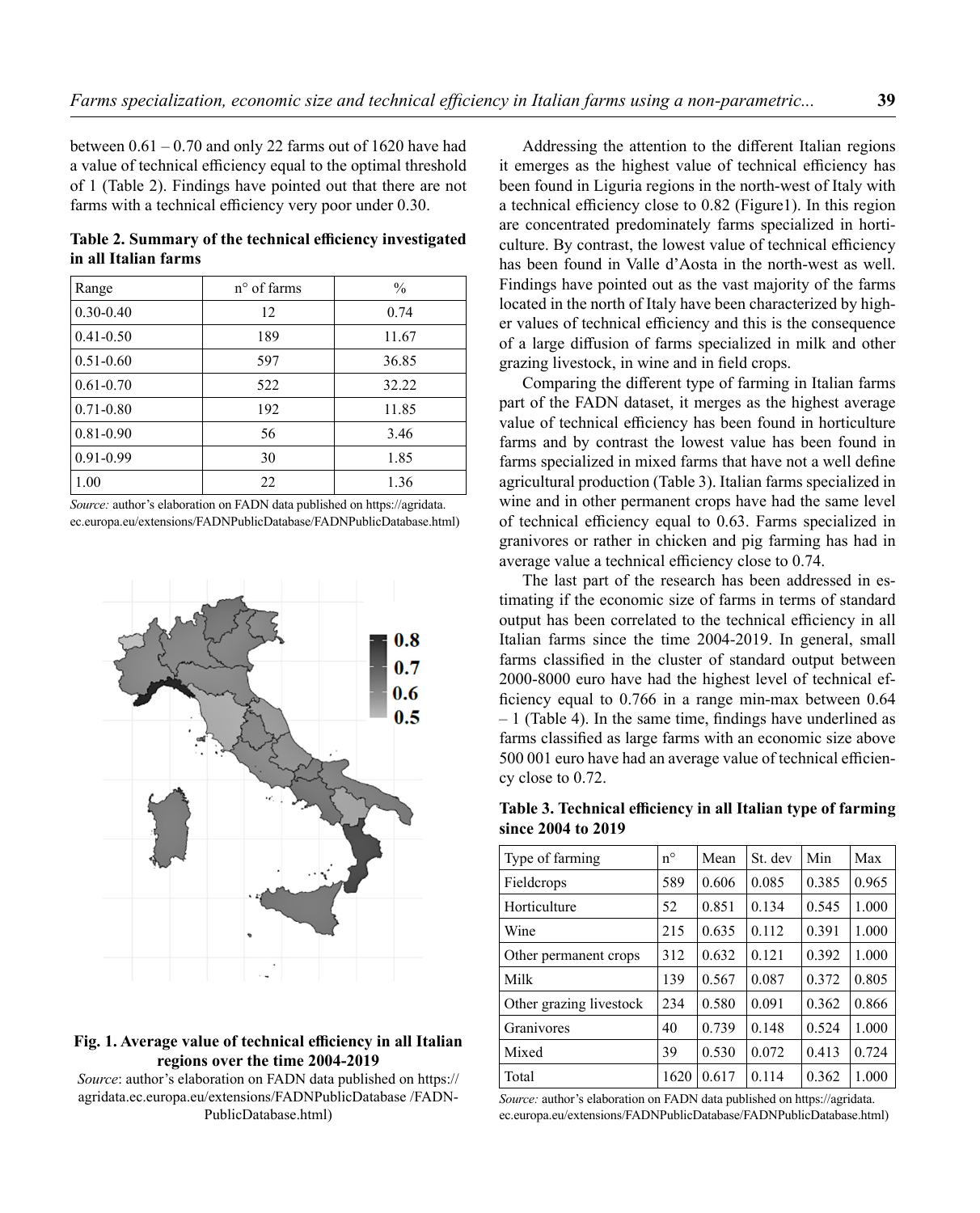| Economic size $(\epsilon)$ | $n^{\circ}$ | Mean  | St. dev | Min   | Max   |
|----------------------------|-------------|-------|---------|-------|-------|
| $2000 - 8000$              | 18          | 0.766 | 0.116   | 0.642 | 1.000 |
| $8001 - 25000$             | 393         | 0.638 | 0.124   | 0.403 | 1.000 |
| $25001 - 50000$            | 380         | 0.589 | 0.107   | 0.362 | 0.966 |
| $50001 - 100000$           | 345         | 0.587 | 0.093   | 0.386 | 0.916 |
| $100001 - 500000$          | 441         | 0.631 | 0.106   | 0.437 | 1.000 |
| $>$ 500 001                | 43          | 0.716 | 0.153   | 0.420 | 1.000 |
| Total                      | 1620        | 0.617 | 0.114   | 0.362 | 1.000 |

**Table 4. Economic size and technical efficiency in all Italian farms**

*Source:* author's elaboration on FADN data published on https://agridata. ec.europa.eu/extensions/FADNPublicDatabase/FADNPublicDatabase.html)

# **Conclusions**

Drawing some final remarks, the study has pointed out as in Italy there is a significant dichotomy about regions in function of their productive specialization and in general farms specialized in horticulture have had the highest level of technical efficiency due to a significant concentration of investments in assets such as machinery and in greenhouses. Italian farms specialized in field crops have had an average value of technical efficiency lower than farms specialized in other permanent crops. In field crops farms have been very important the financial subsidies allocated by the first pillar of the Common Agricultural Policy that represented a tool to reduce the risk of investments in farms. The role of the direct payments allocated by the second pillar of the CAP has been fundamental for small farms located in disadvantaged rural areas and for farms classified under 8.000 euro of standard output. In general, decoupled payments and other direct subsidies disbursed by the Common Agricultural Policy have represented a good opportunity for farmers to improve investments in farms and their technical efficiency even if the labour input has been very intense in all investigated Italian farms. In fact, in average every farm has employed more than 4.000 hours of workforce in farm.

In general, the dimension of farms, in economic size, did not represent a constraint in the technical efficiency according to which the smaller is the dimension of farm the poorer is the level of technical efficiency. In fact, small farms have been more technical efficient than the large farms in terms of economic size. This has implied an efficient allocation of input in small farms compared to the other clusters of enterprises investigated in this paper.

The specialization of farms has been a driver able to influence the technical efficiency of farm. In fact, in the investigated sample farms specialized in the mixed production have had the lowest level of technical efficiency due to a diversification in farms which has represented a tool in reducing the inefficiency and in increasing the level of income.

In conclusion, this analysis has filled the gap in Italian literature about the role of farm specialization and economic dimension of farms to the technical efficiency comparing the different Italian regions over the time 2004-2019. However, one of the main bottlenecks of the DEA is to define the level of technical efficiency in farms without explaining which input or output are involved in the inefficiency patterns in terms of excess of input and output.

# **References**

- **Aigner, D., Lovell, C. K. & Schmidt, P.** (1977). Formulation and estimation of stochastic frontier production function models. *Journal of Econometrics, 6(1),* 21-37.
- **Alvarez, A. & Arias, C.** (2004). Technical efficiency and farm size: a conditional analysis. *Agricultural Economics, 30(3),* 241-250.
- **Banker, R. D., Charnes, A. & Cooper, W. W.** (1984). Some models for estimating technical and scale inefficiencies in data envelopment analysis. *Management Science 30(9),* 1078-1092.
- **Battese, G. E. & Coelli, T. J.** (1992). Frontier production functions, technical efficiency and panel data: with application to paddy farmers in India. *Journal of Productivity Analysis, 3(1- 2),* 153-169. .
- **Battese, G. E. & Coelli, T. J.** (1995). A model for technical inefficiency effects in a stochastic frontier production function for panel data. *Empirical Economics,* **20(2),** 325-332.
- **Bielik, P. & Rajčániová, M.** (2004). Scale efficiency of agricultural enterprises in Slovakia. *Agricultural Economics, 50(8),* 331-335.
- **Błażejczyk-Majka, L., Kala, R. & Maciejewski, K.** (2012). Productivity and efficiency of large and small field crop farms and mixed farms of the old and new EU regions. *Agricultural Economics, 58(2),* 61-71.
- **Bojnec, Š. & Latruffe, L.** (2008). Measures of farm business efficiency. *Industrial Management & Data Systems, 10(2),* 258- 270.
- **Bojnec, Š. & Latruffe, L.** (2009). Determinants of technical efficiency of Slovenian farms. *Post-Communist Economies, 21(1),* 117-124.
- **Charnes, A., Cooper, W. W. & Rhodes, E.** (1978). Measuring the efficiency of decision making units. *European Journal of Operational Research, 2,* 429-444.
- **Chavas, J. P. & Aliber, M.** (1993). An analysis of economic efficiency in agriculture: a nonparametric approach. *Journal of Agricultural and Resource Economics, 18(1),* 1-16.
- **Cisilino, F., Madau, F. A., Furesi, R., Pulina, P. & Arru, B.** (2021). Organic and conventional grape growing in Italy: A technical efficiency comparison using a parametric approach. *Wine Economics and Policy*, *10(2),* 15-28.
- **Coelli, T. J., Rao, D. S. P., O'Donnell, C. J. & Battese, G. E.** (2005). An introduction to efficiency and productivity analysis. Berlin, DE: Springer Verlag.